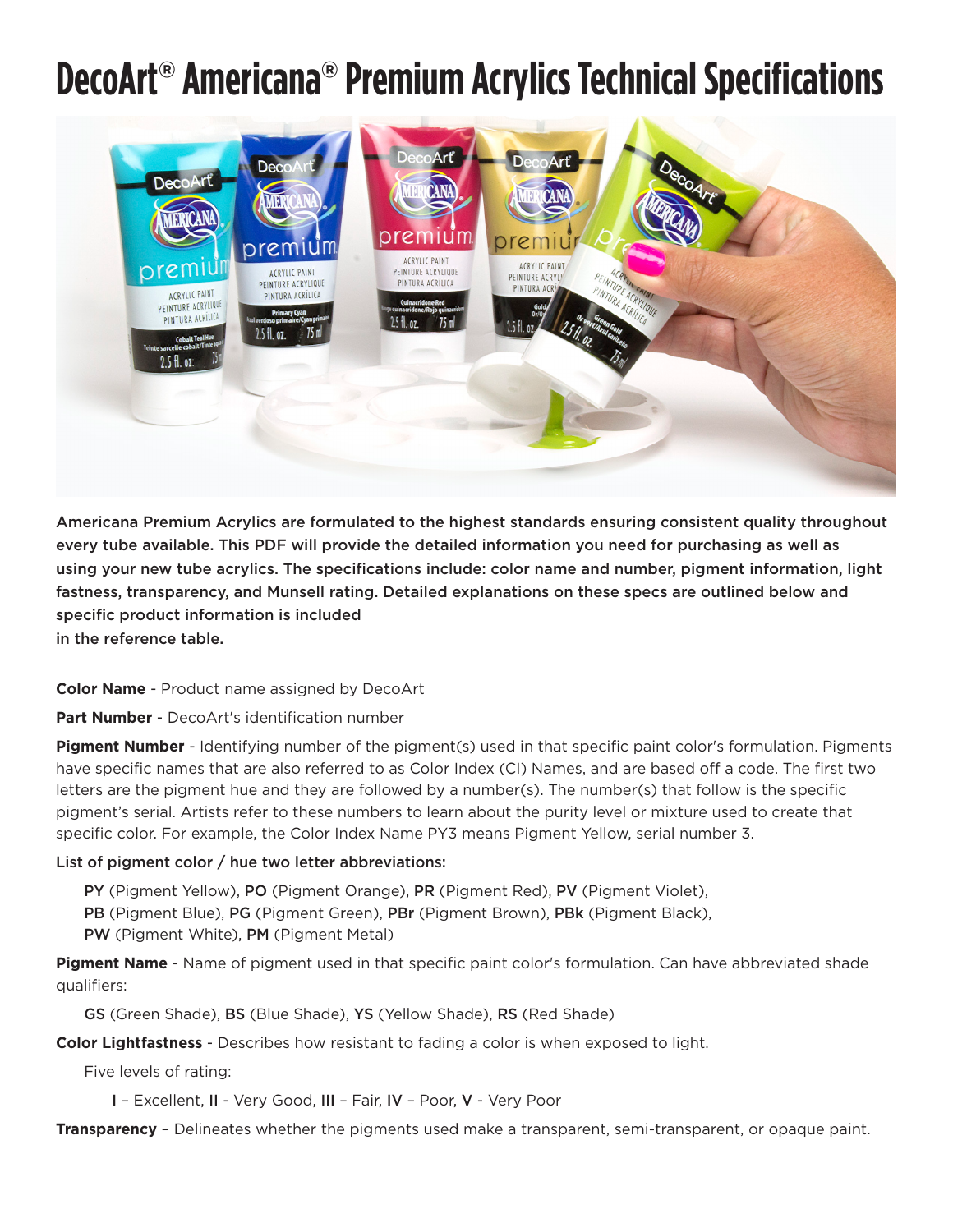**Munsell Rating**: The Munsell Color System is based on a three-dimensional model that helps to identify colors based on three attributes:

- Hue the quality that separates colors from one another. There are ten hues in total: R (Red), RP (Red Purple), P (Purple), PB (Purple Blue), B (Blue), BG (Blue Green), G (Green), GY (Green Yellow), Y (Yellow), YR (Yellow Red).
- Value qualifies the darkness or lightness of a color (0 for pure black to 10 for pure white).
- Chroma level of saturation / strength of a color (scale starts at 0, and can run as high as needed; most go to 20 and can go to 30 for fluorescents).



| <b>Color Name</b>                       | Part<br><b>Number</b> | <b>Pigment</b><br><b>Number</b>     | <b>Pigment Name</b>                         | Color<br>Lightfastness    | <b>Transparency</b> | <b>Munsell</b><br>Hue | Value          | Chroma |
|-----------------------------------------|-----------------------|-------------------------------------|---------------------------------------------|---------------------------|---------------------|-----------------------|----------------|--------|
| Quinacridone Violet                     | DTA01                 | <b>PV19</b>                         | Quinacridone Violet                         | Excellent                 | Transparent         | 7.2R                  | 2.1            | 11.9   |
| Quinacridone Magenta                    | DTA02                 | PR122                               | Quinacridone Magenta                        | Excellent                 | Semi-Transparent    | 3.2R                  | 2.8            | 11.9   |
| <b>Primary Magenta</b>                  | DTA03                 | <b>PV19</b><br><b>PV19</b>          | Quinacridone Red<br>Quinacridone Violet     | Excellent                 | Transparent         | 3.2R                  | 3.4            | 13.5   |
| Cadmium Red Hue                         | DTA04                 | PR112<br><b>PR170</b>               | Naphthol Red AS-D<br>Naphthol Red AS        | $\mathbf{H}$<br>Very Good | Semi-Transparent    | 8.2R                  | 4.3            | 15.8   |
| Quinacridone Red                        | DTA05                 | <b>PV19</b><br><b>PY74</b>          | Quinacridone Red<br>Arylide Yellow 5GX      | Excellent                 | Semi-Transparent    | 5.7R                  | 3.7            | 13.8   |
| Pyrrole Red                             | DTA06                 | <b>PR254</b>                        | Pyrrole Red                                 | Excellent                 | Semi-Transparent    | 8.4R                  | $\overline{4}$ | 17.1   |
| Raw Umber                               | DTA07                 | PBr7                                | Brown Iron Oxide                            | Excellent                 | Opaque              | 0.3Y                  | 1.3            | 0.9    |
| <b>Burnt Umber</b>                      | DTA08                 | PBr7<br>PBk7                        | Brown Iron Oxide<br>Lamp Black              | Excellent                 | Opaque              | 6.8YR                 | 1.4            | 1.5    |
| <b>Burnt Sienna</b>                     | DTA09                 | PBr7                                | Brown Iron Oxide                            | Excellent                 | Semi-Transparent    | 2.0YR                 | 2.8            | 6.9    |
| Raw Sienna                              | DTA <sub>10</sub>     | PBr7                                | Brown Iron Oxide                            | Excellent                 | Semi-Transparent    | 7.6YR                 | 4.6            | 7.2    |
| Quinacridone Gold Hue                   | DTA11                 | PR101<br>(trans)<br>PR <sub>2</sub> | Red Iron Oxide<br>Naphthol Red G            | Excellent                 | Transparent         | 0.1YR                 | 3.4            | 11.5   |
| Cadmium Orange Hue                      | DTA <sub>12</sub>     | <b>PO13</b><br><b>PY175</b>         | Pyrazolone Orange<br>Benzimidazolone Yellow | $\mathbf{H}$<br>Very Good | Semi-Transparent    | 0.4YR                 | 5.5            | 16.6   |
| Vermillion Hue                          | DTA <sub>13</sub>     | <b>PY74</b><br><b>PR112</b>         | Arvlide Yellow 5 GX<br>Naphthol Red AS-D    | Excellent                 | Semi-Transparent    | 8.8R                  | 4.9            | 15.3   |
| <b>Transparent Yellow</b><br>Iron Oxide | DTA <sub>14</sub>     | <b>PY42</b><br>(trans)              | Yellow Iron Oxide                           | Excellent                 | Transparent         | 8.7YR                 | 6.1            | 12.2   |
| <b>Yellow Oxide</b>                     | DTA <sub>15</sub>     | <b>PY42</b>                         | Yellow Iron Oxide                           | Excellent                 | Semi-Transparent    | 1.3Y                  | 5.8            | 8.5    |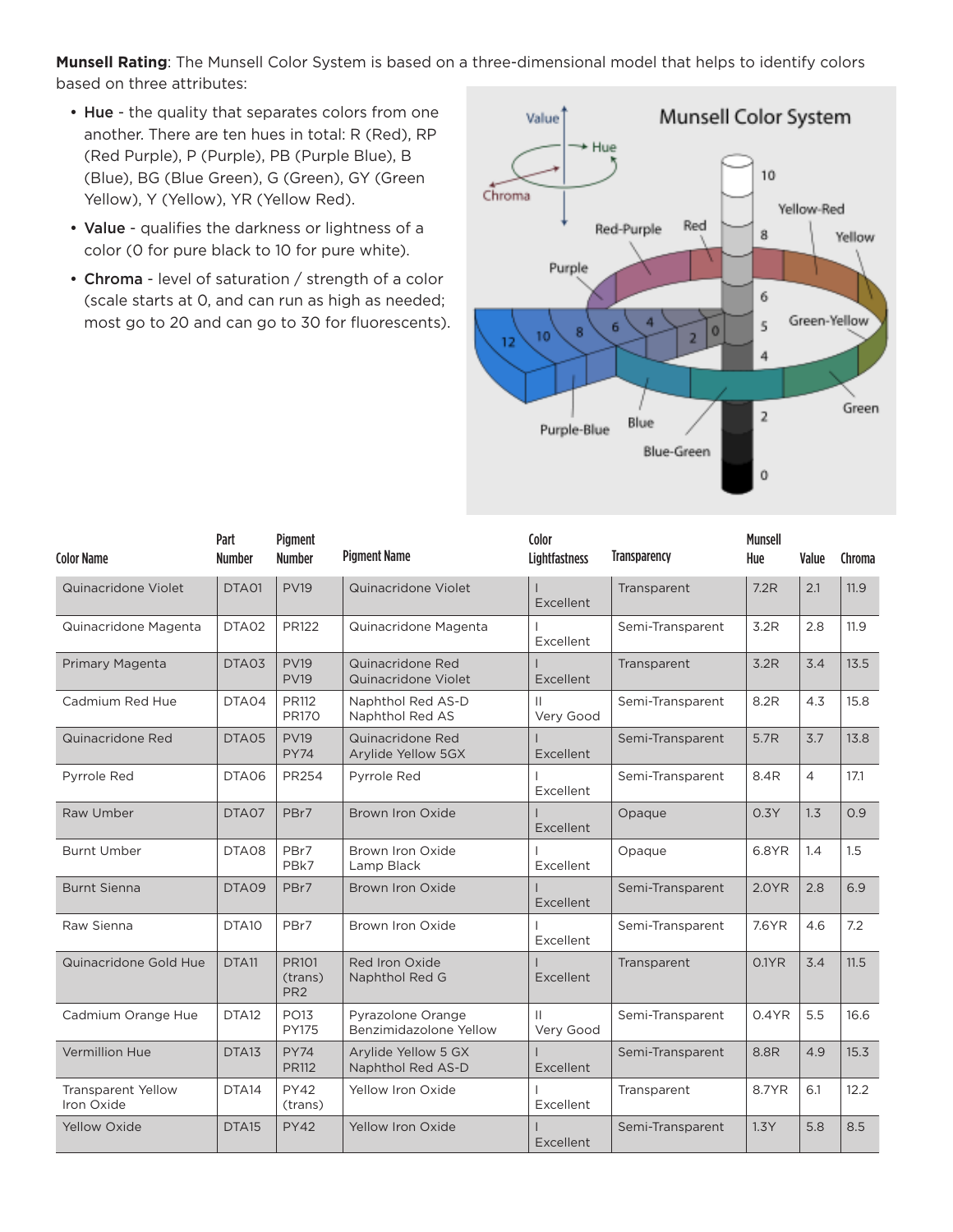| <b>Color Name</b>       | Part<br><b>Number</b> | Pigment<br><b>Number</b>                                       | <b>Pigment Name</b>                                                                                                | Color<br><b>Lightfastness</b> | <b>Transparency</b> | <b>Munsell</b><br>Hue | Value | Chroma  |
|-------------------------|-----------------------|----------------------------------------------------------------|--------------------------------------------------------------------------------------------------------------------|-------------------------------|---------------------|-----------------------|-------|---------|
| Diarylide Yellow        | DTA <sub>16</sub>     | <b>PY83</b>                                                    | Diarylide Yellow                                                                                                   | Excellent                     | Semi-Transparent    | 7.9YR                 | 7.3   | 16      |
| Hansa Yellow Medium     | DTA17                 | <b>PY73</b>                                                    | Arylide Yellow GX                                                                                                  | Excellent                     | Transparent         | 3.4Y                  | 8     | 16.2    |
| Hansa Yellow Light      | DTA <sub>18</sub>     | PY3                                                            | Arylide Yellow 10G                                                                                                 | Ш<br>Very Good                | Transparent         | 9.2Y                  | 8.8   | 13.3    |
| <b>Primary Yellow</b>   | DTA <sub>19</sub>     | <b>PY73</b><br>PY3<br>PW6                                      | Arylide Yellow GX<br>Arylide Yellow 10G<br><b>Titanium White</b>                                                   | $\mathbf{H}$<br>Very Good     | Semi-Transparent    | 6.1Y                  | 8.6   | 13.7    |
| Green Gold              | DTA <sub>20</sub>     | <b>PY150</b><br>PY3<br>PY151<br><b>PG36</b><br>PW <sub>6</sub> | Nickel Azo Yellow<br>Arylide Yellow 10G<br>Benzimidazolone Yellow H4G<br>Phthalocyanine Green YS<br>Titanium White | Excellent                     | Semi-Transparent    | 4.1GY                 | 5     | 7.6     |
| Yellow Green Light      | DTA <sub>21</sub>     | <b>PG36</b><br><b>PY83</b><br>PW <sub>6</sub>                  | Phthalocyanine Green YS<br>Darylide Yellow<br><b>Titanium White</b>                                                | Excellent                     | Semi-Transparent    | 0.9G                  | 4.9   | 9.1     |
| Sap Green               | DTA <sub>22</sub>     | <b>PY150</b><br><b>PG36</b><br>PBr7<br>PBk7                    | Nickel Azo Yellow<br>Phthalocynine Green YS<br>Brown Iron Oxide<br>Lamp Black                                      | Excellent                     | Semi-Transparent    | 8.3Y                  | 1.5   | 2.6     |
| Phthalo Green - Blue    | DTA23                 | PG7                                                            | Phthalocyanine Green BS                                                                                            | <b>Excellent</b>              | Semi-Transparent    | 2.4 <sub>BG</sub>     | 1.4   | 5.7     |
| Phthalo Blue            | DTA <sub>24</sub>     | PB15:1                                                         | Phthalocyanine Blue RS                                                                                             | Excellent                     | Semi-Transparent    | 7.8PB                 | 0.6   | 7.3     |
| Viridian Green Hue      | DTA25                 | PG7<br>PBr7                                                    | Phthalocyanine Green BS<br><b>Brown Iron Oxide</b>                                                                 | Excellent                     | Semi-Transparent    | 0.6 <sub>B</sub> G    | 1.2   | 2.2     |
| Phthalo Green - Yellow  | DTA <sub>26</sub>     | <b>PG36</b>                                                    | Phthalocyanine Green YS                                                                                            | Excellent                     | Semi-Transparent    | 3.8G                  | 2.4   | 10.2    |
| Cobalt Turquoise Hue    | DTA <sub>27</sub>     | PG7<br>PB15:3<br>PBk7<br>PW <sub>6</sub>                       | Phthalocyanine Green BS<br>Phthalocyanine Blue GS<br>Lamp Black<br><b>Titanium White</b>                           | <b>Excellent</b>              | Semi-Transparent    | 0.2B                  | 3.5   | 7.7     |
| Phthalo Turquoise       | DTA <sub>28</sub>     | PB15:1<br>PG7                                                  | Phthalocynine Blue RS<br>Phthalocynine Green BS                                                                    | Excellent                     | Semi-Transparent    | 5.0PB                 | 0.7   | 4.1     |
| <b>Cobalt Teal Hue</b>  | DTA29                 | PG7<br>PB15:3<br>PW <sub>6</sub>                               | Phthalocyanine Green BS<br>Phthalocyanine Blue GS<br><b>Titanium White</b>                                         | Excellent                     | Semi-Transparent    | 1.6B                  | 5.1   | 9.1     |
| Paynes Grey             | DTA30                 | PBk7<br>PB15:1<br><b>PB15</b>                                  | Lamp Black<br>Phthalocynine Blue RS<br>Carbazole Dioxazine                                                         | Excellent                     | Opaque              | 2.4PB                 | 0.6   | 0.2     |
| <b>Cobalt Blue Hue</b>  | DTA31                 | <b>PB29</b><br><b>PB60</b><br>PB15:1<br>PW6                    | <b>Ultramarine Blue</b><br><b>Indanthrone Blue</b><br>Phthalocyanine Blue RS<br>Titanium White                     | Excellent                     | Semi-Transparent    | 6.8PB                 | 2.4   | 12.7    |
| Prussian Blue Hue       | DTA32                 | PB15:1<br>PBk7<br><b>PV23</b>                                  | Phthalocyanine Blue RS<br>Lamp Black<br>Carbazole Dioxazine                                                        | Excellent                     | Opaque              | 8.5PB                 | 0.7   | 2.8     |
| <b>Ultramarine Blue</b> | DTA33                 | <b>PB29</b>                                                    | <b>Ultramarine Blue</b>                                                                                            | Excellent                     | Semi-Transparent    | 8.2PB                 | 2.3   | 15.7    |
| Primary Cyan            | DTA34                 | PB15:3<br>PW <sub>6</sub>                                      | Phthalocyanine Blue GS<br>Titanium White                                                                           | Excellent                     | Semi-Transparent    | 5.9PB                 | 1.7   | 11.7    |
| Cerulean Blue           | DTA35                 | <b>PB29</b><br>PB15:3<br>PBk7<br>PW6                           | <b>Ultramarine Blue</b><br>Phthalocyanine Blue GS<br>Lamp Black<br><b>Titanium White</b>                           | <b>Excellent</b>              | Semi-Transparent    | 3.0PB                 | 3.1   | 9.7     |
| Dioxazine Purple        | DTA36                 | <b>PV23</b>                                                    | Carbazole Dioxazine                                                                                                | Excellent                     | Semi-Transparent    | 1.1P                  | 0.7   | 2.5     |
| Carbon Black            | DTA37                 | PBk7                                                           | Lamp Black                                                                                                         | Excellent                     | Opaque              | <b>Black</b>          | 0.5   | $\circ$ |